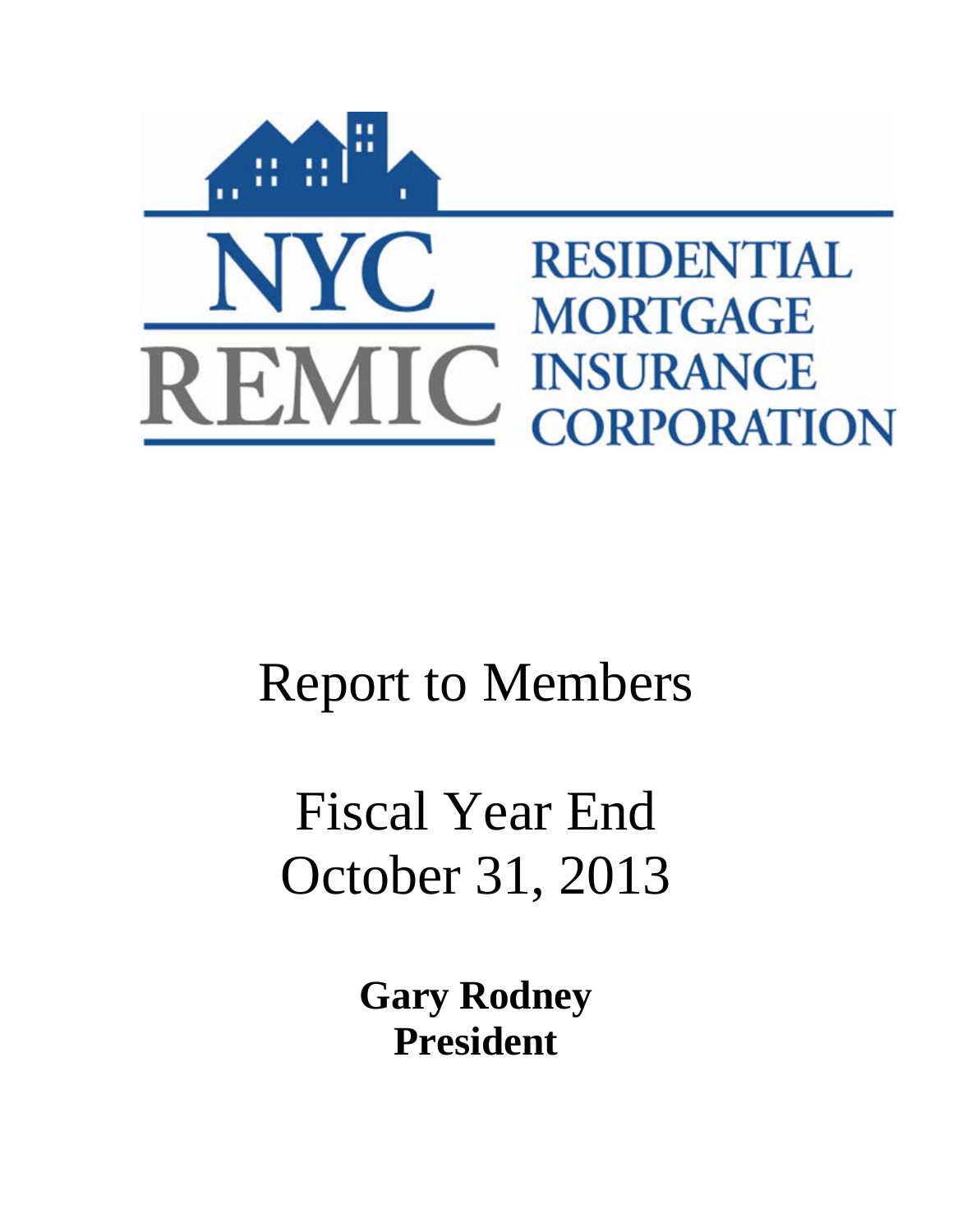

DATE: September 10, 2014

TO: The Chairperson and Members

FROM: Gary Rodney

SUBJECT: Report on REMIC Fiscal Year 2013 Activities

I am pleased to report that the New York City Residential Mortgage Insurance Corporation ("REMIC") continued its role in helping to establish and maintain the available stock of affordable housing throughout New York City during the fiscal year ended October 31, 2013. Certificates of Insurance were issued for 35 properties with an insured amount of \$48.6 million, representing 3,756 units and \$242.9 million in mortgage amount outstanding. Commitments to Insure were issued for 18 properties with an insured amount of \$23.1 million, representing 1,769 units and \$95.4 million in mortgage amount outstanding.

A detailed summary of the activities and accomplishments of REMIC during the fiscal year ended October 31, 2013 is attached for your review.

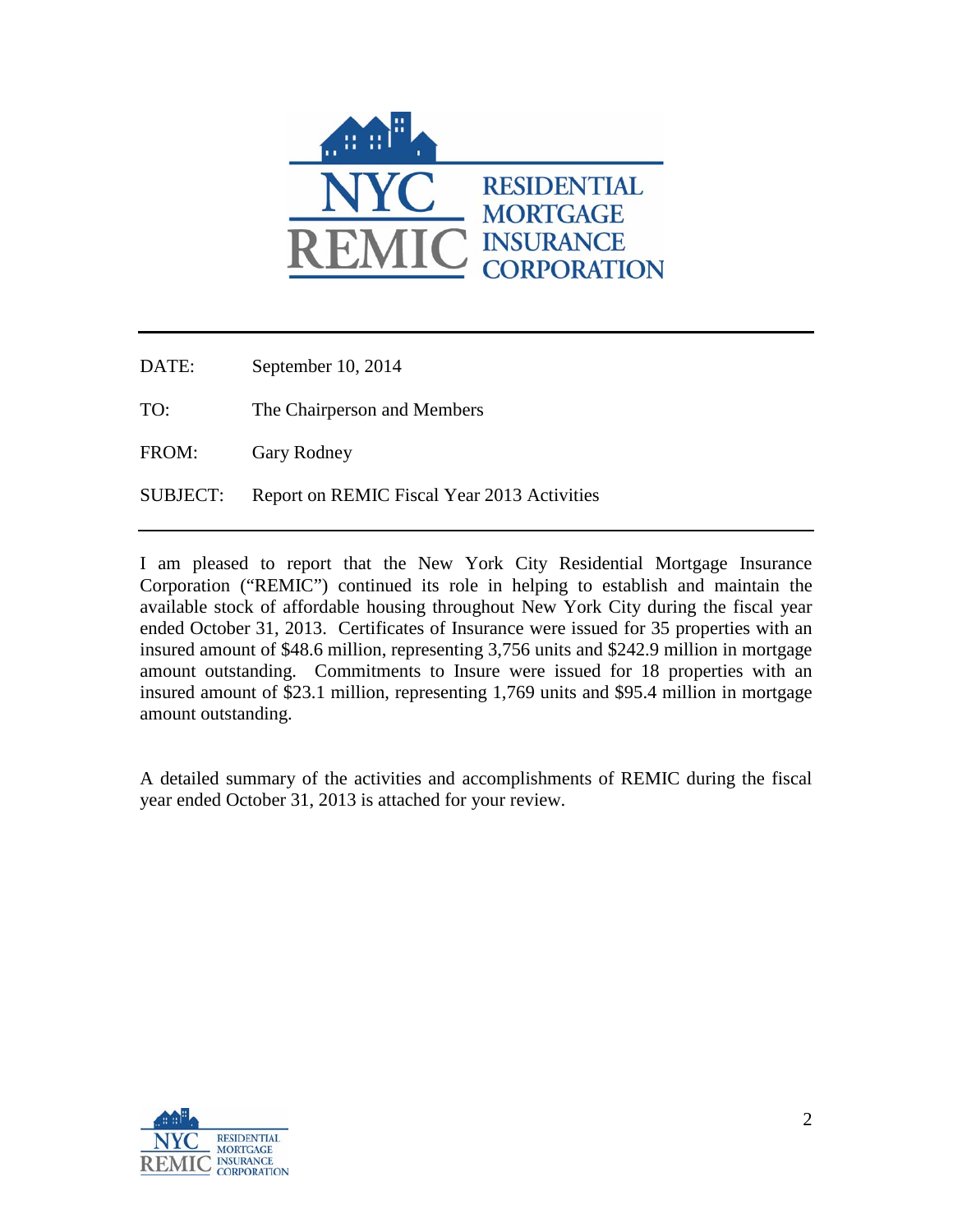## **MISSION & HISTORY**

The New York City Residential Mortgage Insurance Corporation ("REMIC") is a public benefit corporation created to promote the production and rehabilitation of affordable housing in New York City through the issuance of mortgage insurance. REMIC plays an integral role in New York City's efforts to stabilize and revitalize the City's diverse neighborhoods.

Founded as the New York City Rehabilitation Mortgage Insurance Corporation in 1973 by the State Legislature with a \$7.5 million loan from New York City, REMIC was created to promote the development of affordable housing in specifically designated distressed areas of New York City. Using mortgage insurance, REMIC worked to promote the issuance of residential loans, many of which would not have proceeded without credit enhancement.

In 1993, the State Legislature amended the REMIC statute, changing REMIC's parameters to no longer restrict REMIC to designated distressed areas, but instead, to encourage REMIC to insure mortgages throughout New York City. At the same time, REMIC was renamed the New York City Residential Mortgage Insurance Corporation and was reorganized as a subsidiary of the New York City Housing Development Corporation ("HDC"). The original \$7.5 million loan was returned to the City, with HDC funding REMIC reserve requirements as required by REMIC's enabling statute. These legal changes and transfers of funds created a "New REMIC" entity, while certain reserve requirements remained in place for the "Old REMIC" insured projects. In 2011, HDC injected \$7.5 million into REMIC to capitalize future capacity. Subsequent to the end of fiscal year 2012, HDC injected an additional \$10 million into REMIC to further increase REMIC's capacity.

Since becoming a subsidiary of HDC, REMIC has actively sought to become a more formidable presence in the mortgage insurance business by significantly increasing the volume of its underwriting while maintaining adherence to strict underwriting standards. In its 40 years of existence, the REMIC insured portfolio has performed well, having paid only 12 claims for insured loans totaling \$598,291.

As of August 2014, REMIC had a "AA" rating from Standard & Poor's.

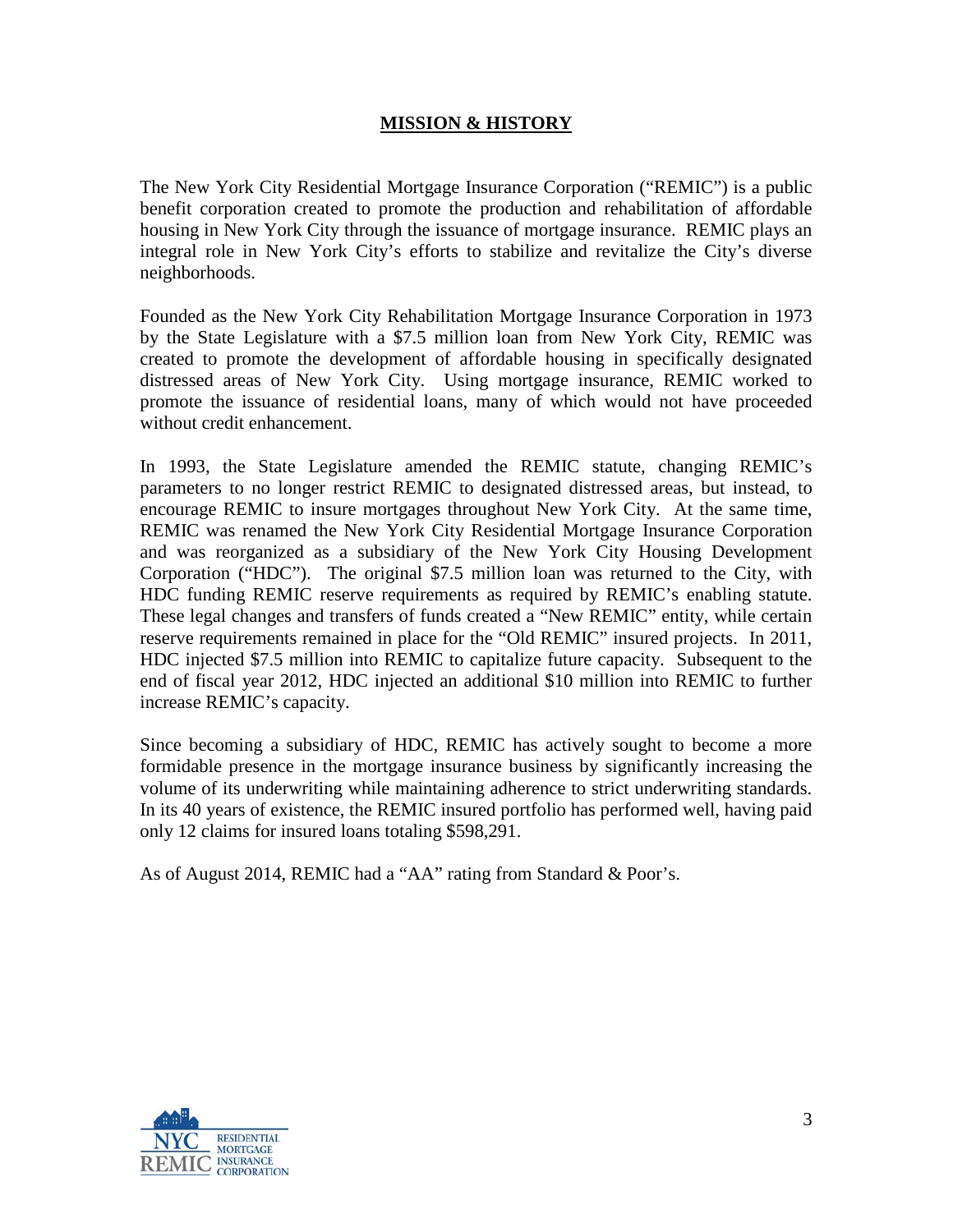#### **FISCAL YEAR 2013 SUMMARY**

During fiscal year 2013 (November 1, 2012 through October 31, 2013), REMIC issued Commitments to Insure to 18 properties, with a total of 1,769 units, a total insured amount of \$23.1 million, and a total mortgage amount of \$95.4 million. During fiscal year 2013, REMIC issued Certificates of Insurance to 35 properties, with a total of 3,756 units, a total insured amount of \$48.6 million, and a total mortgage amount of \$242.9 million.

As of October 31, 2013, REMIC had a total amount of insurance outstanding of \$177.7 million, with a total mortgage amount outstanding related to such insurance of \$741.6 million. In addition, REMIC had total commitments outstanding of \$70.2 million with a total mortgage amount outstanding related to such insurance of \$331.7 million.

Details of the Commitments to Insure and the Certificates of Insurance that REMIC issued during fiscal year 2013 are on the following three pages.

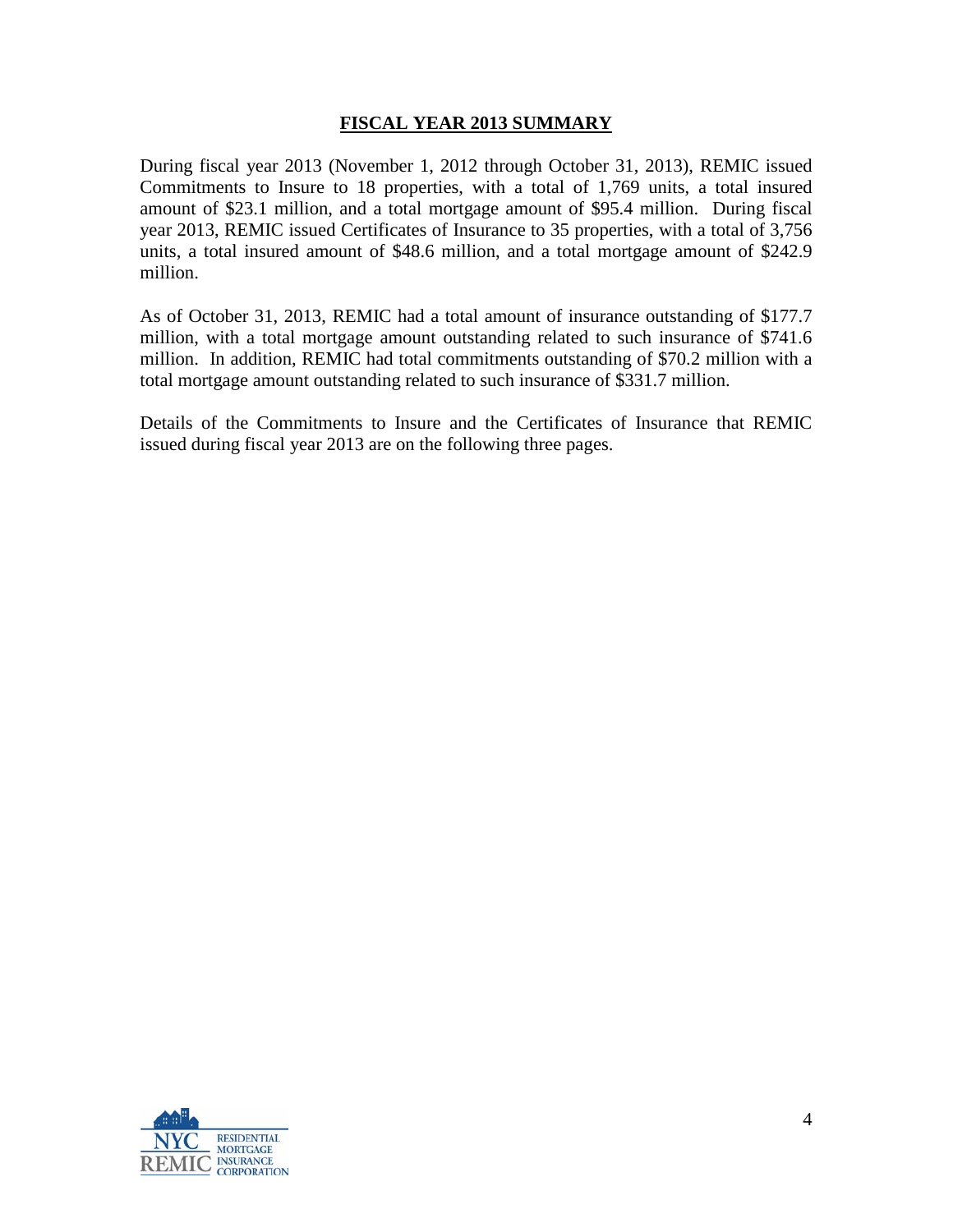## **COMMITMENTS TO INSURE ISSUED DURING FY2013**

#### **Bronx:**

|                     | Original      | Original       |            |
|---------------------|---------------|----------------|------------|
|                     | Mortgage      | <b>Insured</b> |            |
| Lender              | <b>Amount</b> | <b>Amount</b>  | # Units    |
| HDC                 | \$4,230,000   | \$846,000      | 99         |
| <b>HDC</b>          | \$15,040,000  | \$3,008,000    | 126        |
| HDC                 | \$4,600,000   | \$920,000      | 155        |
| HDC                 | \$2,570,000   | \$514,000      | 80         |
| <b>HDC</b>          | \$5,125,000   | \$1,025,000    | 141        |
| HDC.                | \$3,515,000   | \$703,000      | 59         |
| <b>Total Bronx:</b> | \$35.080.000  | \$7.016.000    | <u>660</u> |
|                     |               |                |            |

#### **Brooklyn:**

|                          |                        | Original            | Original       |            |
|--------------------------|------------------------|---------------------|----------------|------------|
|                          |                        | Mortgage            | <b>Insured</b> |            |
| <b>Property</b>          | Lender                 | <b>Amount</b>       | <b>Amount</b>  | # Units    |
| 27 Granite Street et al. | <b>CPC</b>             | \$2,450,000         | \$2,450,000    | 50         |
| 317 Malcolm X Boulevard  | <b>CPC</b>             | \$820,000           | \$820,000      | 34         |
| 701-703 Dekalb Avenue    | <b>CPC</b>             | \$729,270           | \$729,270      | 30         |
| 738 St. Marks Rehab      | <b>HDC</b>             | \$1,220,000         | \$244,000      | 21         |
| 856 Nostrand Avenue      | <b>CPC</b>             | \$1,062,158         | \$1,062,158    | 11         |
| <b>Berean Apartments</b> | HDC                    | \$4,700,000         | \$940,000      | 107        |
| <b>DCA</b> Apartments    | <b>HDC</b>             | \$13,290,000        | \$2,658,000    | 208        |
| Gateway Elton II         | <b>HDC</b>             | \$9,610,000         | \$1,922,000    | 175        |
|                          | <b>Total Brooklyn:</b> | <u>\$33,881,428</u> | \$10,825,428   | <u>636</u> |

#### **Manhattan:**

|                               |                         | Original<br>Mortgage | Original<br><b>Insured</b> |            |
|-------------------------------|-------------------------|----------------------|----------------------------|------------|
| <b>Property</b>               | Lender                  | Amount               | Amount                     | # Units    |
| Harlem RBI                    | <b>HDC</b>              | \$2,540,000          | \$508,000                  | 89         |
| Harlem River Point South Apts | HDC                     | \$5,290,000          | \$1,058,000                | 140        |
|                               | <b>Total Manhattan:</b> | <u>\$7,830,000</u>   | <u>\$1,566,000</u>         | <u>229</u> |

#### **Queens:**

|                                       |                      | Original      | Original       |              |
|---------------------------------------|----------------------|---------------|----------------|--------------|
|                                       |                      | Mortgage      | <b>Insured</b> |              |
| <b>Property</b>                       | Lender               | <b>Amount</b> | <b>Amount</b>  | # Units      |
| 161 <sup>st</sup> Street Apartments   | HDC                  | \$9,160,000   | \$1,832,000    | 101          |
| Macedonia Plaza                       | HDC                  | \$9,440,000   | \$1,888,000    | 143          |
|                                       | <b>Total Queens:</b> | \$18,600,000  | \$3.720.000    | <u>244</u>   |
| <b>TOTAL COMMITTED (18 PROJECTS):</b> |                      | \$95,391,428  | \$23,127,428   | <u>1,769</u> |

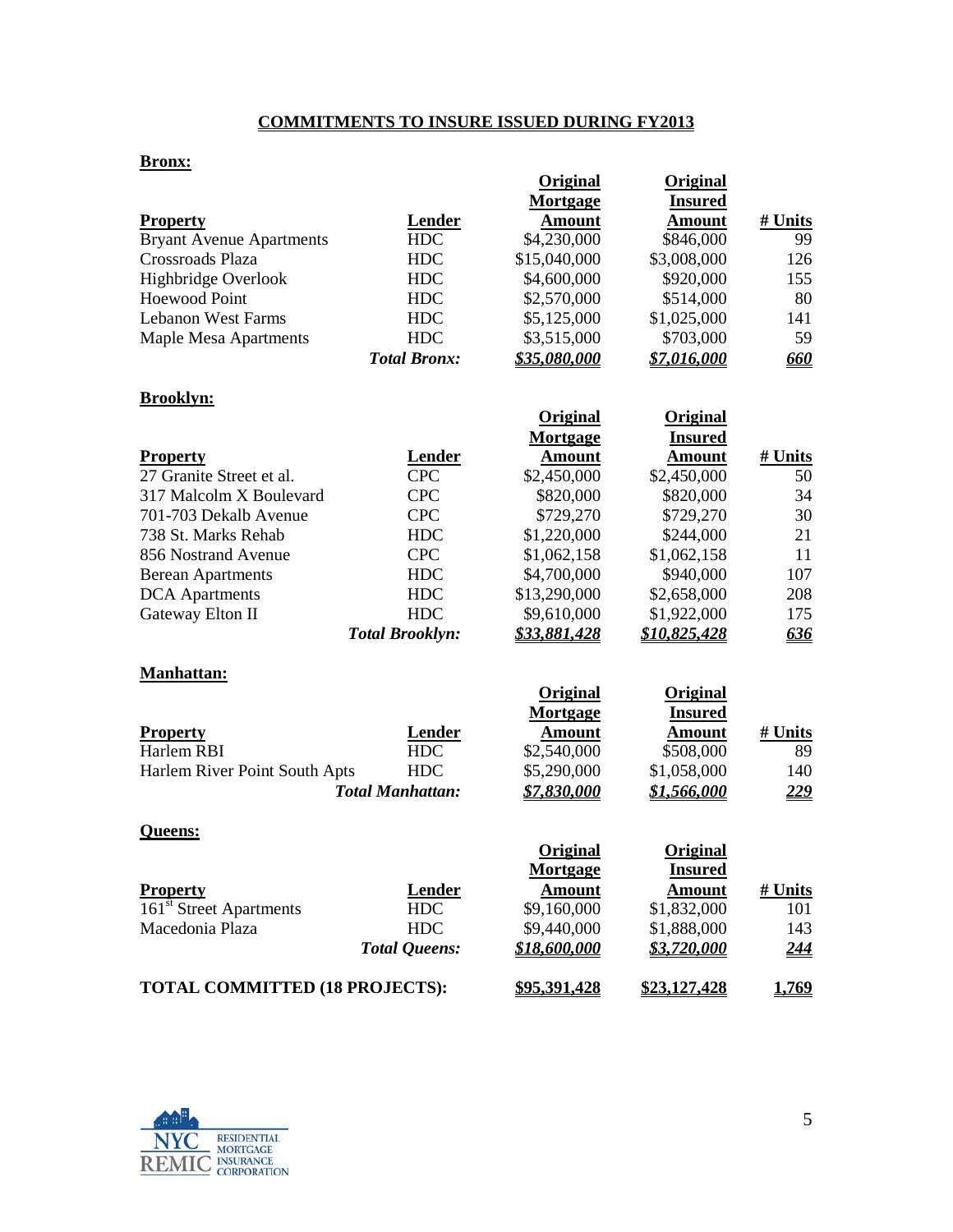## **CERTIFICATES OF INSURANCE ISSUED DURING FY2013**

#### **Bronx:**

|                                  |                     | <b>Original</b><br>Mortgage | <b>Original</b><br><b>Insured</b> |              |
|----------------------------------|---------------------|-----------------------------|-----------------------------------|--------------|
| <b>Property</b>                  | Lender              | <b>Amount</b>               | Amount                            | # Units      |
| 1334 Louis Nine Boulevard        | <b>HDC</b>          | \$12,495,000                | \$2,499,000                       | 123          |
| 2065 Morris Avenue               | <b>HDC</b>          | \$2,605,000                 | \$521,000                         | 63           |
| 2727 Decatur Avenue              | <b>HDC</b>          | \$2,330,000                 | \$466,000                         | 50           |
| 3035 White Plains Road           | <b>HDC</b>          | \$4,284,000                 | \$856,800                         | 74           |
| Arista UAC                       | <b>HDC</b>          | \$13,300,000                | \$2,660,000                       | 290          |
| Boricua Village Site E           | <b>HDC</b>          | \$4,245,000                 | \$849,000                         | 80           |
| Boricua Village Site A1          | <b>HDC</b>          | \$16,860,000                | \$3,372,000                       | 136          |
| <b>Cliffside Properties</b>      | <b>HDC</b>          | \$5,370,000                 | \$1,074,000                       | 88           |
| <b>Creston Towers</b>            | <b>HDC</b>          | \$2,110,000                 | \$422,000                         | 43           |
| Decatur Terrace                  | <b>HDC</b>          | \$11,220,000                | \$2,244,000                       | 122          |
| El Jardin de Seline              | <b>HDC</b>          | \$5,200,000                 | \$1,040,000                       | 84           |
| La Terraza/Melrose Site B-1      | <b>HDC</b>          | \$6,710,000                 | \$1,342,000                       | 107          |
| <b>Longwood Gardens</b>          | <b>HDC</b>          | \$2,375,000                 | \$475,000                         | 25           |
| Roscoe C. Brown Apartments       | <b>HDC</b>          | \$7,585,000                 | \$1,517,000                       | 279          |
| St. Ann's Terrace ABH            | <b>HDC</b>          | \$25,830,000                | \$5,166,000                       | 166          |
| St. Ann's Terrace CDE            | <b>HDC</b>          | \$21,435,000                | \$4,287,000                       | 314          |
| University Ave Consolidated III  | <b>HDC</b>          | \$13,620,000                | \$2,724,000                       | 172          |
| <b>Washington Bridge View</b>    | <b>HDC</b>          | \$900,000                   | \$180,000                         | 48           |
| <b>Westside Bronx Apartments</b> | <b>HDC</b>          | \$3,125,000                 | \$625,000                         | 146          |
|                                  | <b>Total Bronx:</b> | <u>\$161,599,000</u>        | \$32,319,800                      | <u>2,410</u> |
| <b>Brooklyn:</b>                 |                     |                             |                                   |              |
|                                  |                     | <b>Original</b>             | Original                          |              |

|                    |                        | $\mathbf{O}$ riginar | VHEMA              |            |
|--------------------|------------------------|----------------------|--------------------|------------|
|                    |                        | Mortgage             | <b>Insured</b>     |            |
| <b>Property</b>    | Lender                 | <b>Amount</b>        | <b>Amount</b>      | # Units    |
| 1490 Dumont Avenue | <b>HDC</b>             | \$5,475,000          | \$1,095,000        | 176        |
| 550 Watkins Street | HDC                    | \$4,910,000          | \$982,000          | 104        |
| 560A Gates Avenue  | HDC                    | \$750,000            | \$150,000          | 34         |
| Bergen Street Coop | HDC                    | \$1,000,000          | \$200,000          | 48         |
| Columbia Hicks     | HDC                    | \$11,570,000         | \$2,314,000        | 95         |
| New Lots Plaza     | HDC                    | \$3,845,000          | \$769,000          | 87         |
| River Rock         | HDC                    | \$2,355,000          | \$471,000          | 54         |
|                    | <b>Total Brooklyn:</b> | \$29,905.000         | <u>\$5.981.000</u> | <u>598</u> |
|                    |                        |                      |                    |            |

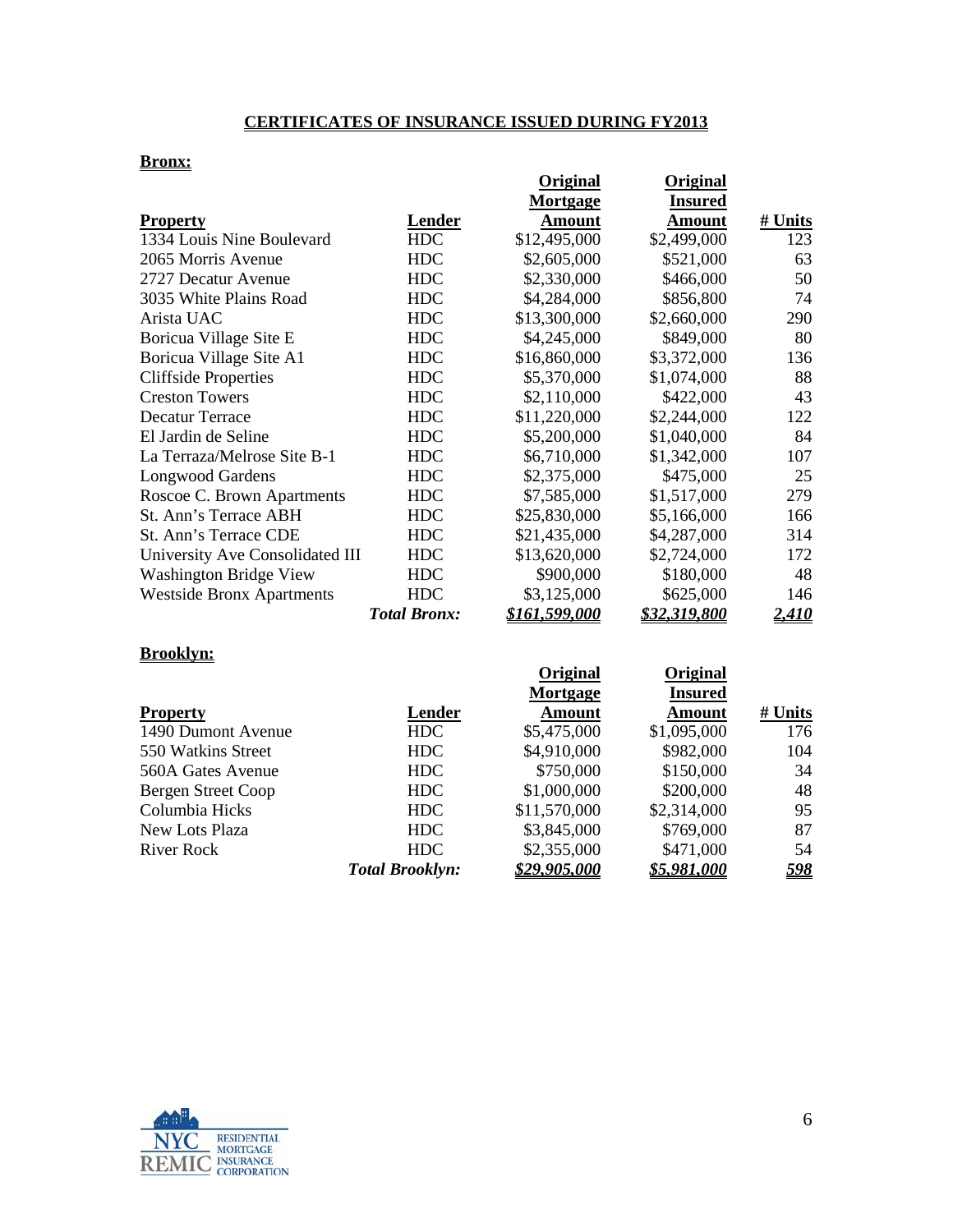## **CERTIFICATES OF INSURANCE ISSUED DURING FY2013 (Con'd)**

## **Manhattan:**

|                                     |                             | Original<br>Mortgage | Original<br><b>Insured</b> |             |
|-------------------------------------|-----------------------------|----------------------|----------------------------|-------------|
| <b>Property</b>                     | Lender                      | Amount               | Amount                     | # Units     |
| 520-540 Audubon Avenue              | <b>HDC</b>                  | \$4,095,000          | \$819,000                  | 138         |
| Artimus Site 8                      | <b>HDC</b>                  | \$13,445,000         | \$2,689,000                | 54          |
| <b>Friendly Hands Apartments</b>    | <b>HDC</b>                  | \$2,390,000          | \$478,000                  | 76          |
| Genesis Cornerstone                 | <b>HDC</b>                  | \$11,630,000         | \$2,326,000                | 86          |
| Morningside One Apartments          | <b>HDC</b>                  | \$7,364,100          | \$1,472,820                | 109         |
| Revive 103 North                    | <b>HDC</b>                  | \$1,245,000          | \$249,000                  | 30          |
| The Dempsey                         | <b>HDC</b>                  | \$1,620,000          | \$324,000                  | 80          |
| The Douglass                        | <b>HDC</b>                  | \$6,000,000          | \$1,200,000                | 70          |
|                                     | <b>Total Manhattan:</b>     | \$47,789,100         | <u>\$9,557,820</u>         | 643         |
| <b>Staten Island:</b>               |                             |                      |                            |             |
|                                     |                             | Original<br>Mortgage | Original<br>Insured        |             |
| <b>Property</b>                     | Lender                      | Amount               | Amount                     | # Units     |
| <b>Broad Street Senior Housing</b>  | <b>HDC</b>                  | \$3,640,000          | \$728,000                  | 105         |
|                                     | <b>Total Staten Island:</b> | \$3,640,000          | \$728,000                  | <u> 105</u> |
| <b>TOTAL INSURED (35 PROJECTS):</b> |                             | <u>\$242.933.100</u> | <u>\$48.586.620</u>        | 3,756       |

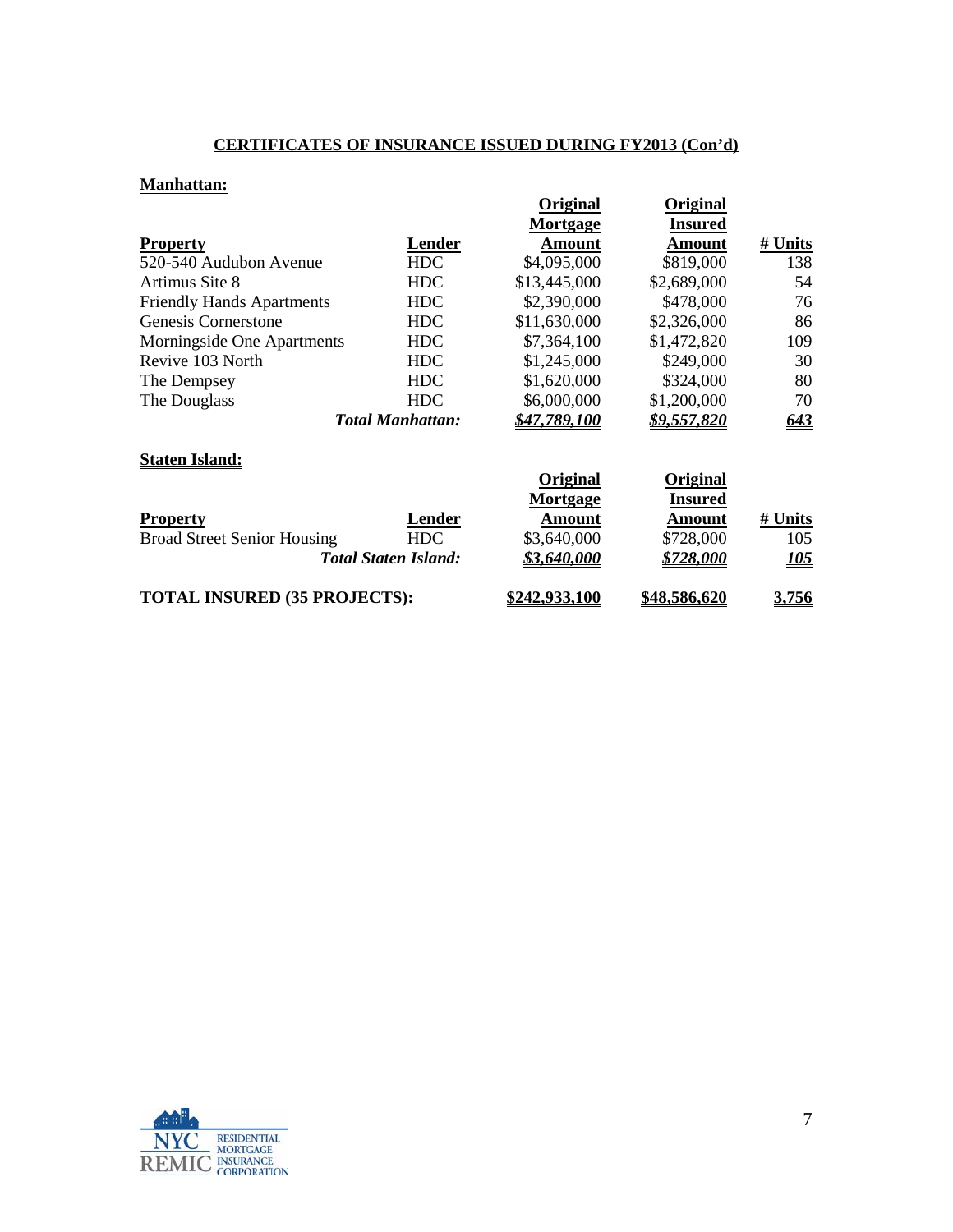## **HIGHLIGHTS OF PROPERTIES INSURED DURING FY2013**





**The Douglass Manhattan, NY**



mШ. NYC RESIDENTIAL MORTGAGE<br>REMIC INSURANCE<br>CORPORATION **Broad St. Senior Housing Staten Island, NY**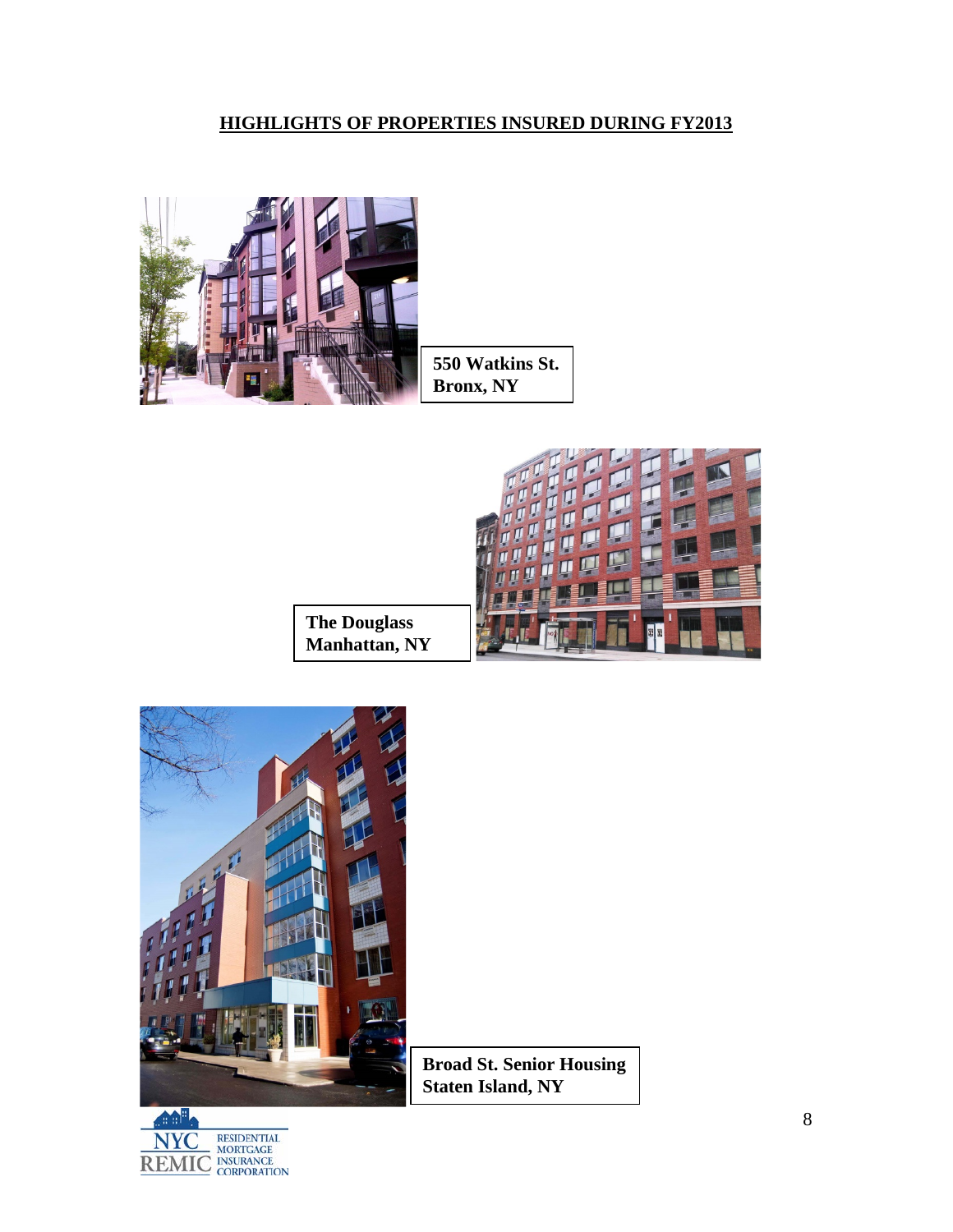## **YEAR-OVER-YEAR COMPARISON FY 2013 VERSUS FY 2012**

## **Commitments to Insure**

|                       | <b>FY 2012</b> | <b>FY 2013</b> |
|-----------------------|----------------|----------------|
| # Projects            | 10             | 18             |
| # Units               | 762            | 1,769          |
| <b>Insured Amount</b> | \$7,229,820    | \$23,127,428   |
| Mortgage Amount       | \$36,149,100   | \$95,391,428   |
|                       |                |                |

## **Certificates of Insurance:**

| # Projects            | 18            | 35            |
|-----------------------|---------------|---------------|
| # Units               | 2,380         | 3,756         |
| <b>Insured Amount</b> | \$21,850,000  | \$48,586,620  |
| Mortgage Amount       | \$108,174,002 | \$242,933,100 |

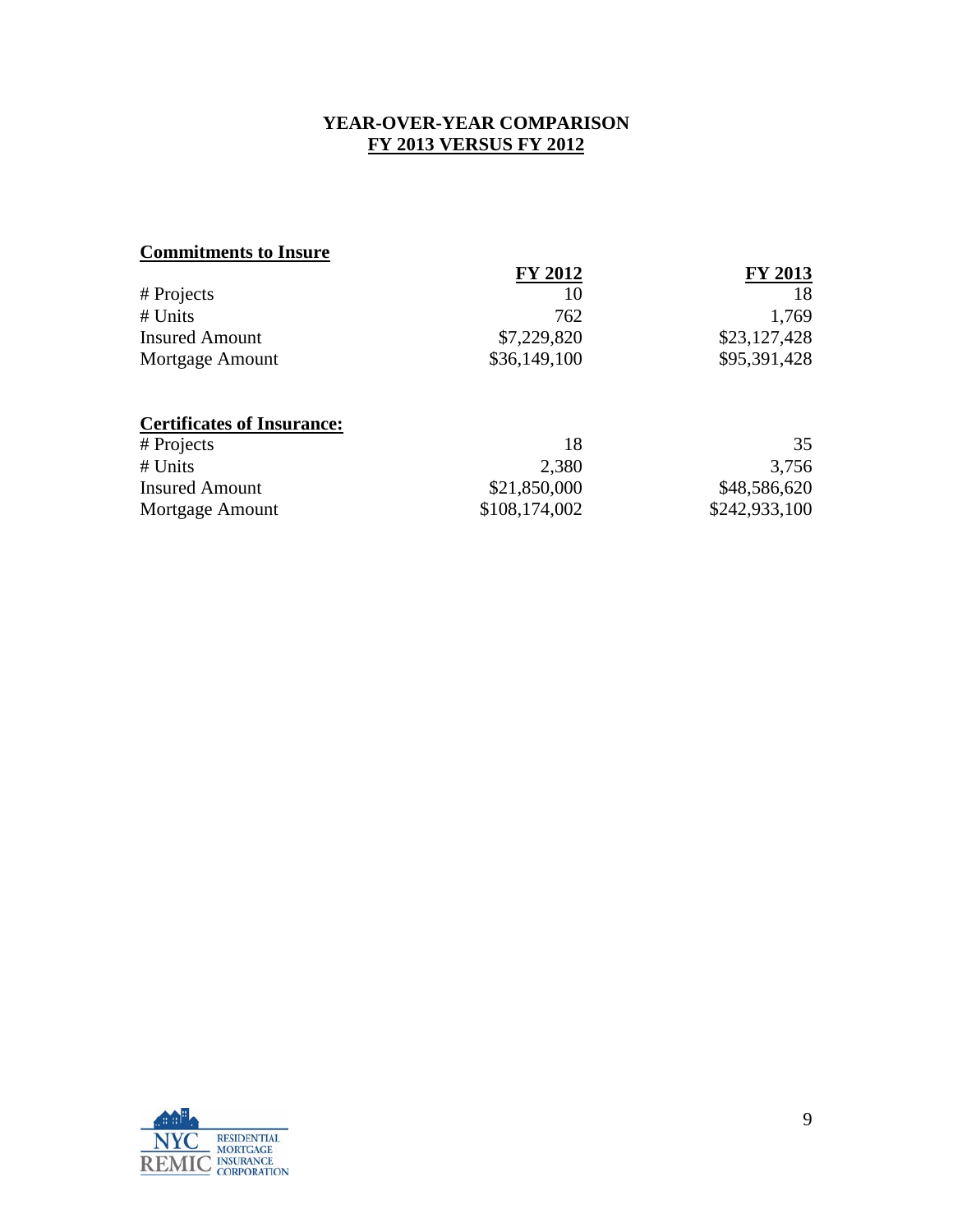## **ANNUAL COMMITMENT ACTIVITY**

| <b>Fiscal Year</b> | # Loans        | <b>Insured Amount</b> | <b>Mortgage Amount</b> | # Units |
|--------------------|----------------|-----------------------|------------------------|---------|
| 1993               | $\overline{4}$ | \$1,567,381           | \$1,928,744            | 187     |
| 1994               | 13             | \$2,693,548           | \$3,763,660            | 334     |
| 1995               | 14             | \$5,014,621           | \$7,208,793            | 393     |
| 1996               | 26             | \$18,865,200          | \$23,366,950           | 1,139   |
| 1997               | 24             | \$14,912,594          | \$18,428,876           | 1,162   |
| 1998               | 28             | \$14,604,742          | \$15,572,362           | 686     |
| 1999               | 36             | \$19,652,037          | \$36,923,037           | 1,077   |
| 2000               | 69             | \$28,622,957          | \$61,518,039           | 1,668   |
| 2001               | 53             | \$25,765,925          | \$79,727,587           | 1,232   |
| 2002               | 33             | \$16,290,443          | \$42,190,603           | 789     |
| 2003               | 47             | \$41,525,739          | \$119,952,922          | 1,673   |
| 2004               | 11             | \$8,411,263           | \$12,285,612           | 329     |
| 2005               | 8              | \$10,079,063          | \$33,367,750           | 477     |
| 2006               | 29             | \$20,673,355          | \$73,358,770           | 1,427   |
| 2007               | 11             | \$10,922,260          | \$58,041,298           | 751     |
| 2008               | 21             | \$32,593,062          | \$148,746,311          | 3,134   |
| 2009               | 24             | \$37,360,000          | \$186,800,000          | 2,600   |
| 2010               | 22             | \$24,424,000          | \$122,120,000          | 2,425   |
| 2011               | 22             | \$34,026,000          | \$170,130,000          | 2,608   |
| 2012               | 10             | \$7,229,820           | \$36,149,100           | 762     |
| 2013               | 18             | \$23,127,428          | \$95,391,428           | 1,769   |
| <b>Total</b>       | 523            | \$398,361,438         | \$1,346,971,842        | 26,622  |

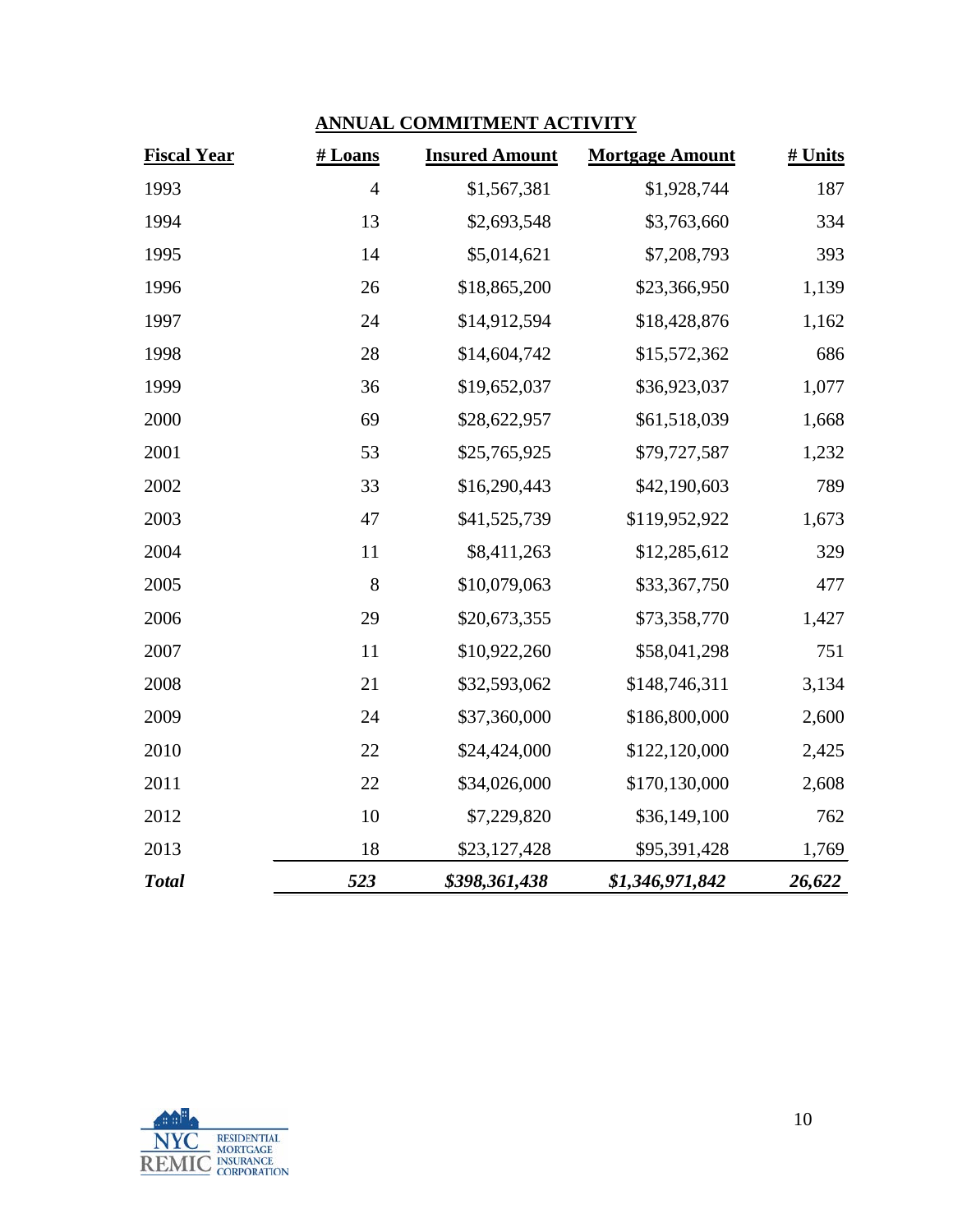#### **REMIC COMMITMENT HISTORY** *Cumulative Mortgage Amounts Committed Since 1993 (\$Millions)*



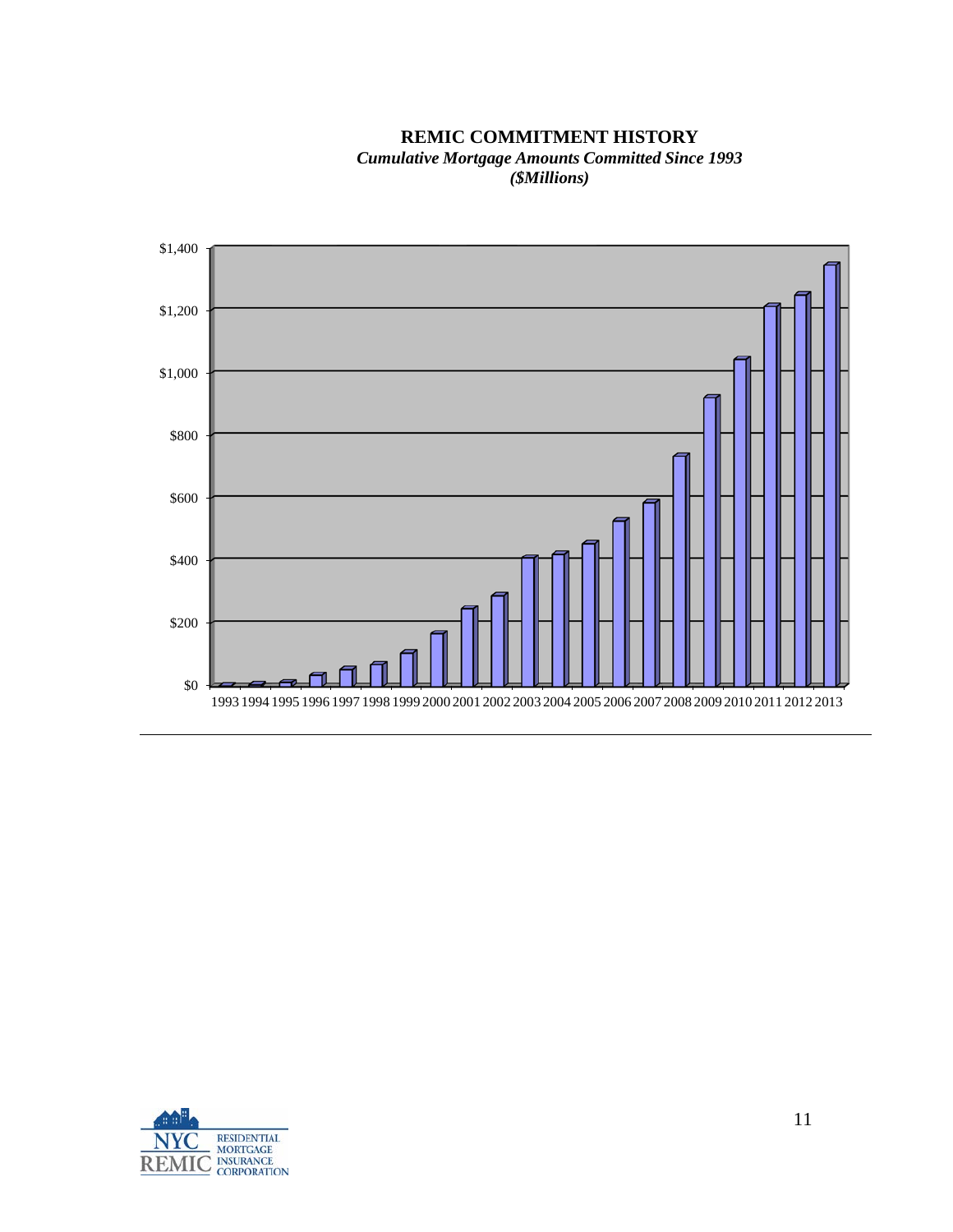## **REMIC FY 2013 FUND BALANCES**

|                                               | <b>Restricted Fund</b> | <b>Unrestricted Fund</b> |                              |
|-----------------------------------------------|------------------------|--------------------------|------------------------------|
| <b>Fund</b>                                   | <b>Balance</b>         |                          | <b>Balance TOTAL BALANCE</b> |
| Mortgage Insurance                            | \$62,261               | \$163,459                | \$225,720                    |
| <b>Housing Insurance</b>                      | \$49,558,718           | \$524,826                | \$50,083,544                 |
| Premium Reserve                               | \$0                    | \$4,629,728              | \$4,629,728                  |
| <b>Operating Account</b>                      | $(\$7,181,955)$        | \$33,367,103             | \$26,185,148                 |
| <b>Cumulative Unrealized</b><br>Gain / (Loss) | \$7,181,955            | \$0                      | \$7,181,955                  |
| <b>TOTAL</b>                                  | \$49,620,979           | \$38,685,115             | \$88,306,094                 |

At the close of fiscal year 2013, REMIC had an amortized fund balance of \$88,306,094, an 8% increase from fiscal year-end 2012.





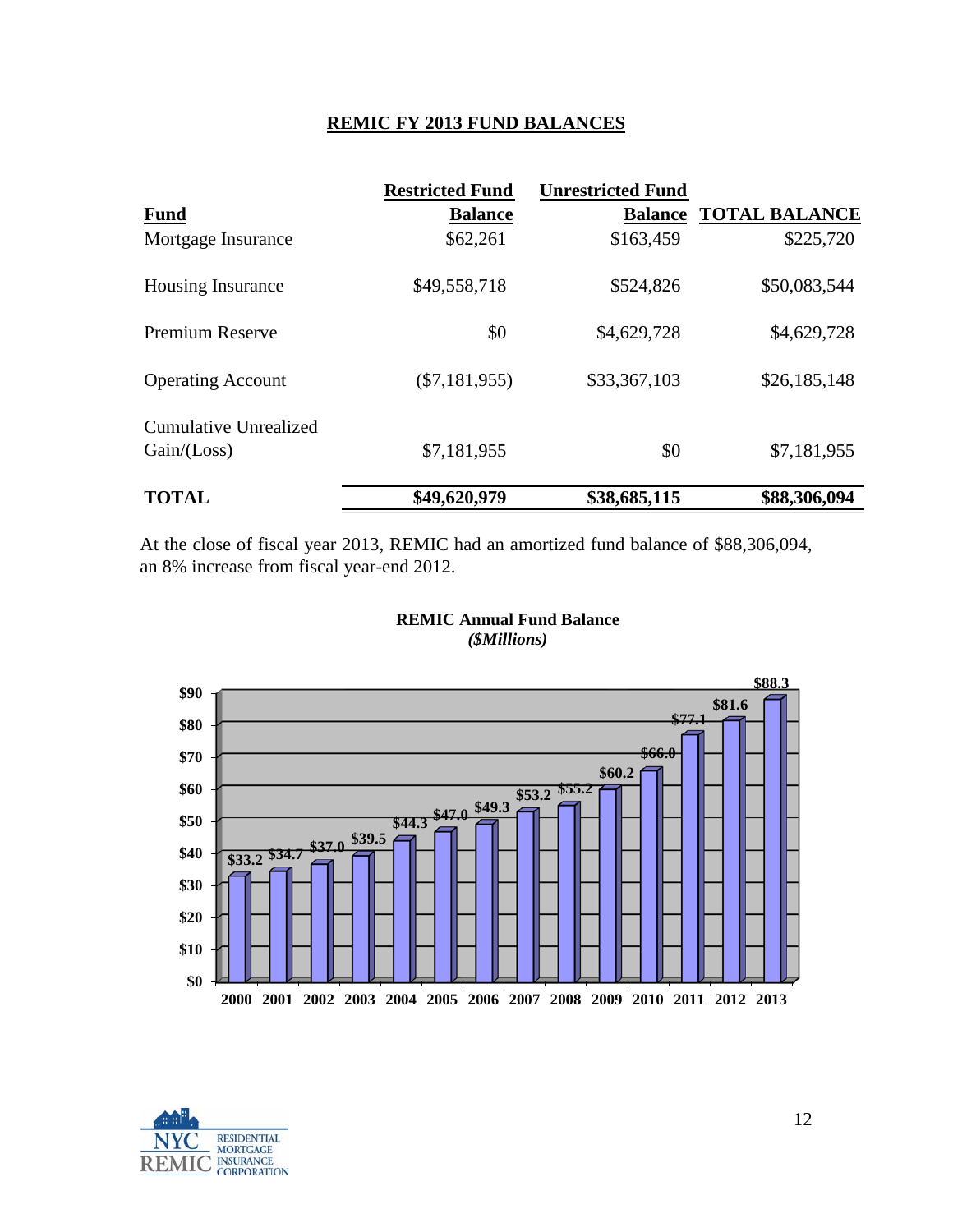

## **MAP OF REMIC-INSURED PROPERTIES**

**Borough #Loans Insured \$** Insured Amount Bronx 76 71,643,240<br>Brooklyn 49 25,238,349 Brooklyn 49 25,238,349<br>Manhattan 67 57,836,063 Manhattan 67 57,836,063 Queens 15 22,222,116<br>Staten Island 1 715,350 Staten Island 1 **TOTAL 208 177,655,119** 

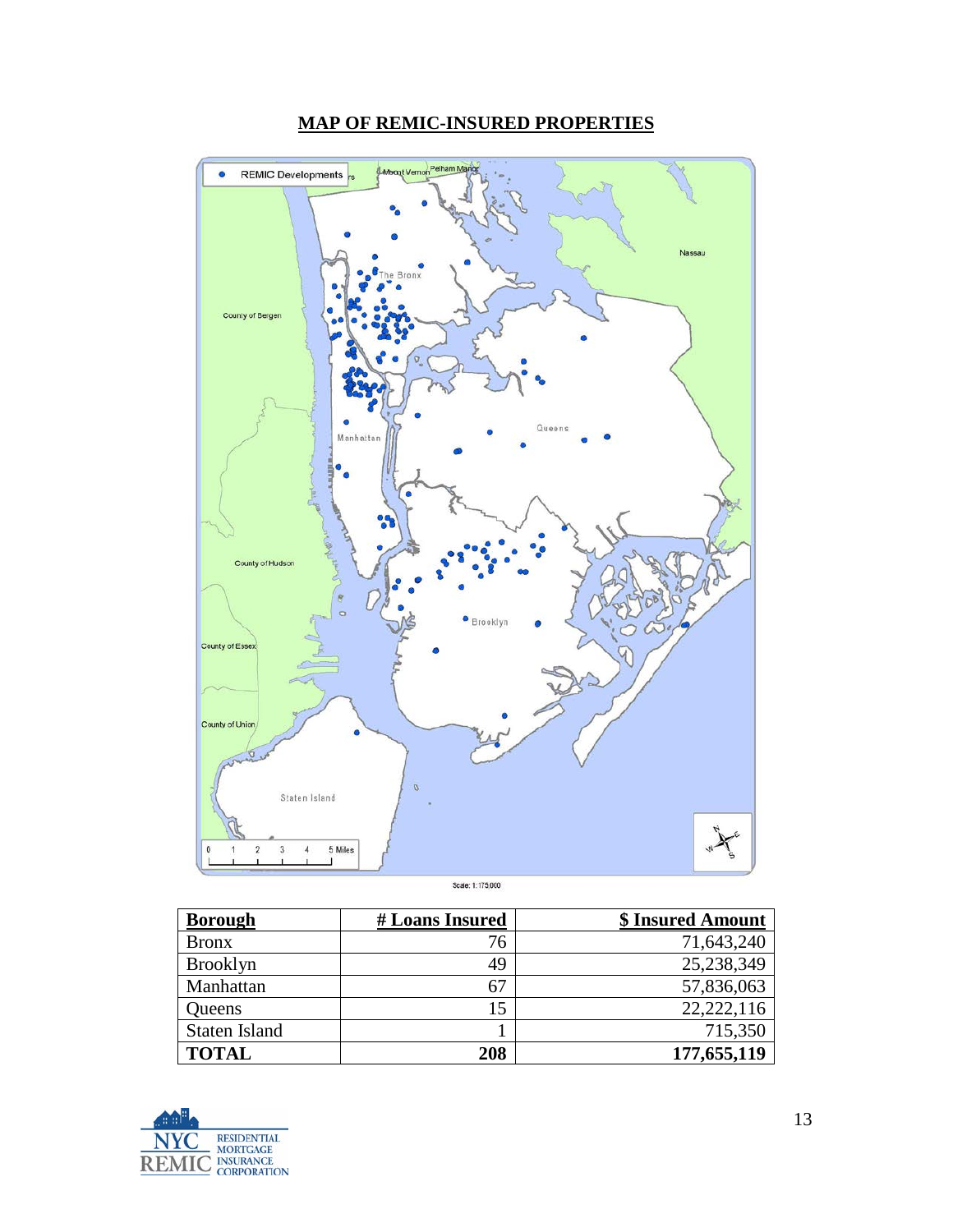## **REMIC INSURANCE CAPACITY**

In accordance with New York State statute, REMIC set aside reserves to cover insurance commitments and contracts entered into by "Old REMIC" and "New REMIC," as well as properties currently in pipeline. REMIC ended fiscal year 2013 with undesignated reserves of approximately \$32.0 million. This undesignated reserve amount results in an available capacity to insure approximately \$160.1 million in insured amount, or a potential \$800.7 million in mortgage amount (assuming 20% insurance).

## **CREDIT RATINGS**

As of August 2014, Standard & Poor's maintained a "AA" credit rating for REMIC.

## **CLAIMS PAYMENT HISORY**

During fiscal year 2013, there were no insurance claims paid on either "Old REMIC" or "New REMIC" properties. The total amount of claims paid since 1973 remains at \$598,291.

## **"OLD REMIC" PROPERTIES**

As of October 31, 2013, "Old REMIC" had in its portfolio insured mortgages for 2 properties with 32 units. The current aggregate balance of these insured mortgages is \$165,881 with REMIC insurance in effect of \$62,261.

## **"NEW REMIC" PROPERTIES**

As of October 31, 2013, "New REMIC" had in its portfolio insured mortgages for 206 properties with 14,028 units. The current aggregate balance of these insured mortgages is \$741.4 million with REMIC insurance in effect of \$177.6 million.

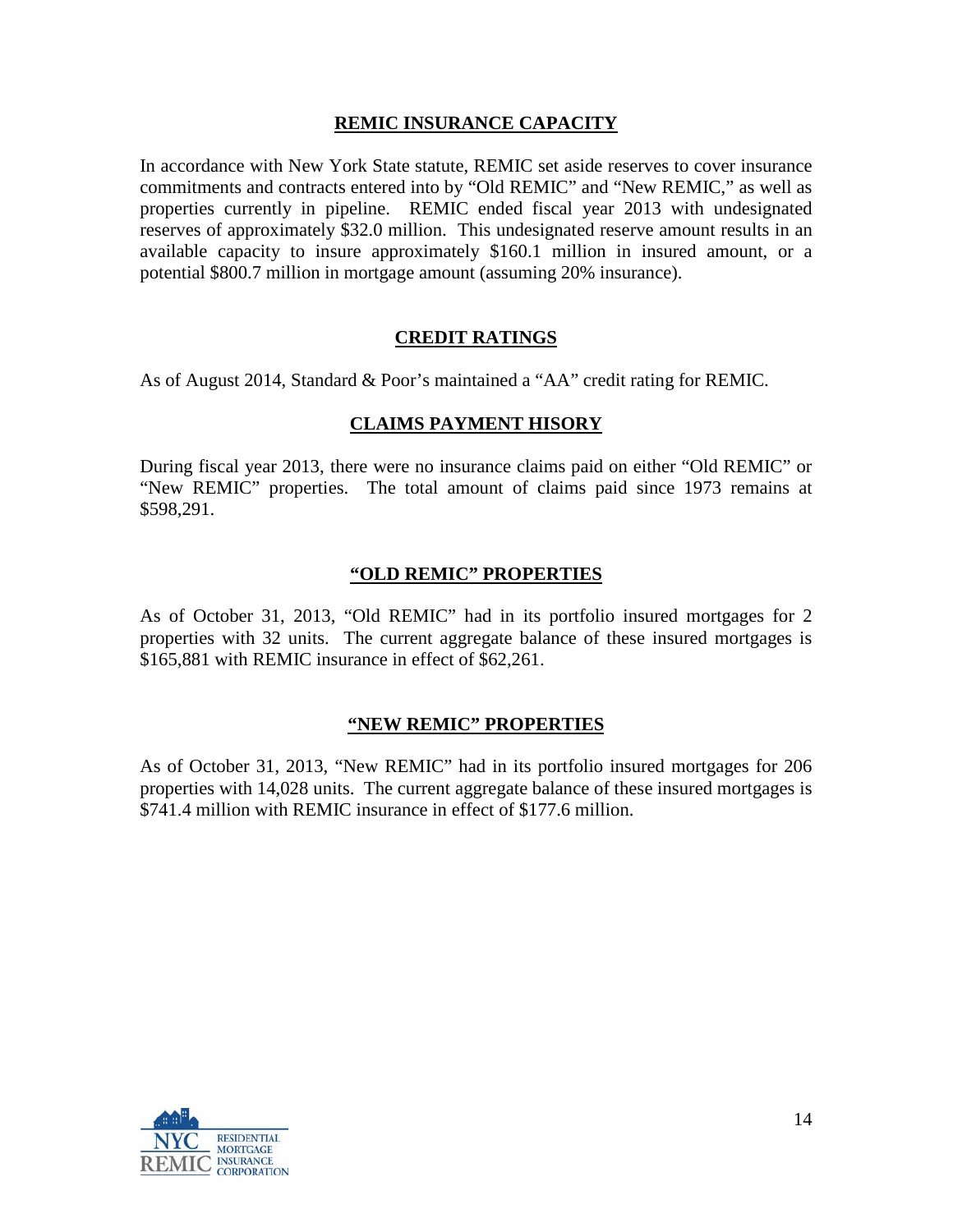## **INVESTMENT SUMMARY**

As of October 31, 2013, REMIC reserves were invested in securities of various U.S. Government Agencies, Municipals, and Money Market Funds. Details are provided below:

|                                                  | <b>Interest</b> |                           |
|--------------------------------------------------|-----------------|---------------------------|
| <b>Par Amount Description</b>                    |                 | <b>Rate Maturity Date</b> |
| \$2,570,000 FHLB                                 | 2.20%           | 04/22/22                  |
| \$4,166,667 FHLB                                 | 3.10%           | 07/09/26                  |
| \$10,000,000 FHLB                                | 3.17%           | 07/02/27                  |
| \$11,110,000 FHLB                                | 3.00%           | 10/29/27                  |
| \$10,000,000 FHLB                                | 3.00%           | 02/15/28                  |
| \$16,510,765 FHLB                                | 3.10%           | 03/20/28                  |
| \$10,000,000 FHLB                                | 4.70%           | 07/25/33                  |
| \$12,000,750 FHLMC                               | 3.00%           | 08/27/27                  |
| \$10,000,000 FHLMC                               | 3.00%           | 01/18/28                  |
| \$5,415,000 FHLMC                                | 3.13%           | 05/30/28                  |
| \$449,000 NYC GO                                 | 3.10%           | 03/01/15                  |
| \$2,094,105 HSBC Money Market                    | 0.15%           | 11/01/13                  |
| \$563,300 Mizuho Securities Repurchase Agreement | 0.60%           | 11/01/13                  |
| \$94,879,587 TOTAL                               |                 |                           |

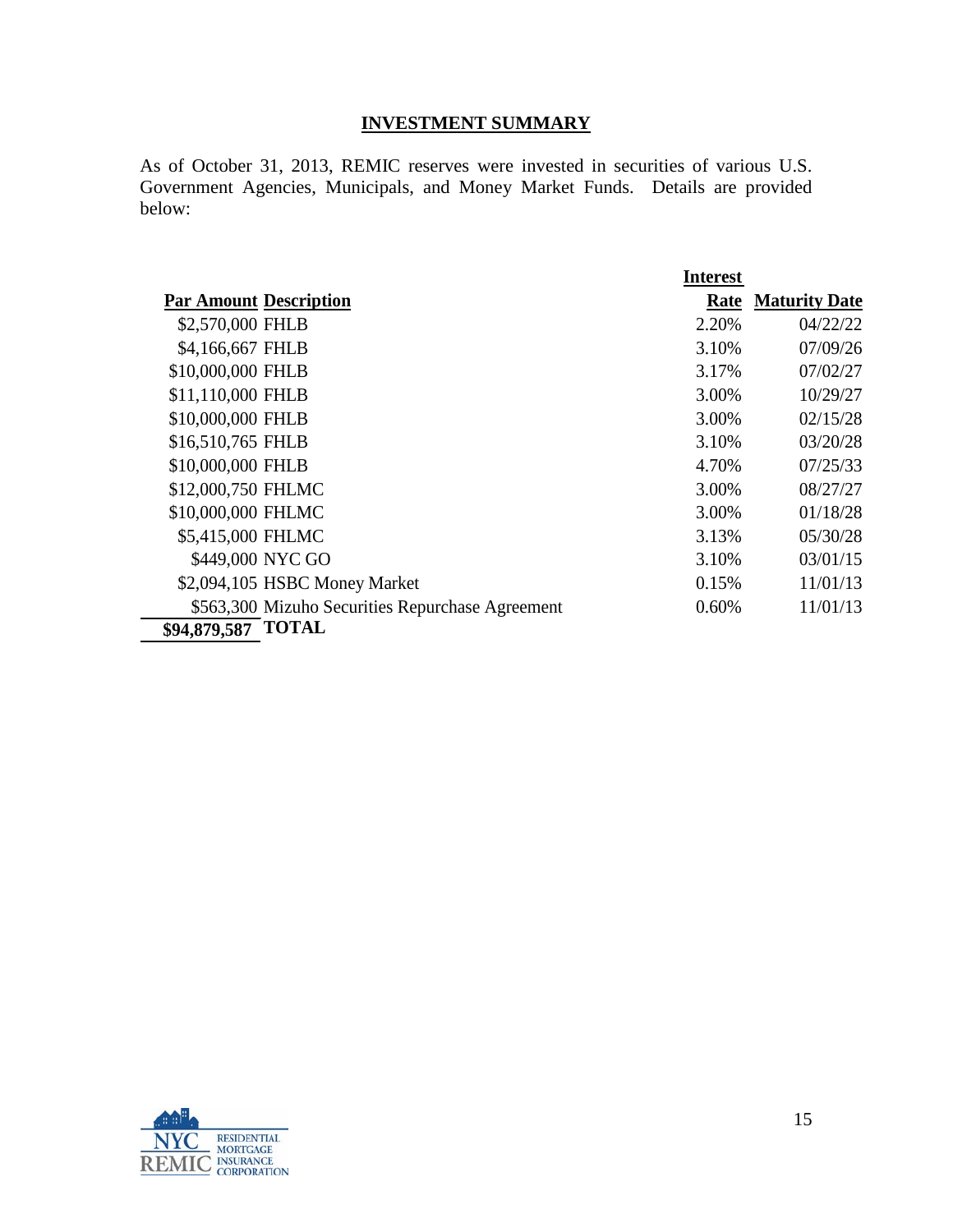## **REVENUES & EXPENSES**

The following is a review of REMIC's revenues and expenses for fiscal year 2013 with an explanation of each budget category:

| (\$ Thousands)                        | <b>FY2012</b> | <b>FY2013</b> |
|---------------------------------------|---------------|---------------|
|                                       |               |               |
| <b>Operating Revenues:</b>            |               |               |
| <b>Insurance Premiums &amp; Fees</b>  | \$1,802       | \$2,203       |
| <b>Investment</b> Income              | \$2,618       | \$2,699       |
| <b>Total Operating Revenues</b>       | \$4,420       | \$4,902       |
|                                       |               |               |
| <b>Operating Expenses:</b>            |               |               |
| Reimbursement of HDC Overhead         | \$450         | \$467         |
| <b>Insurance Claims</b>               | \$0           | \$0           |
| <b>Total Operating Expenses</b>       | \$450         | \$467         |
|                                       |               |               |
| <b>OPERATING SURPLUS</b>              | \$3,970       | \$4,435       |
|                                       |               |               |
| Capital Injection from HDC            | \$0           | \$10,000      |
|                                       |               |               |
| Unrealized Gain/(Loss) on Investments | \$500         | $(\$7,735)$   |
|                                       |               |               |
| <b>CHANGE IN NET POSITION</b>         | \$4,470       | \$6,700       |
|                                       |               |               |